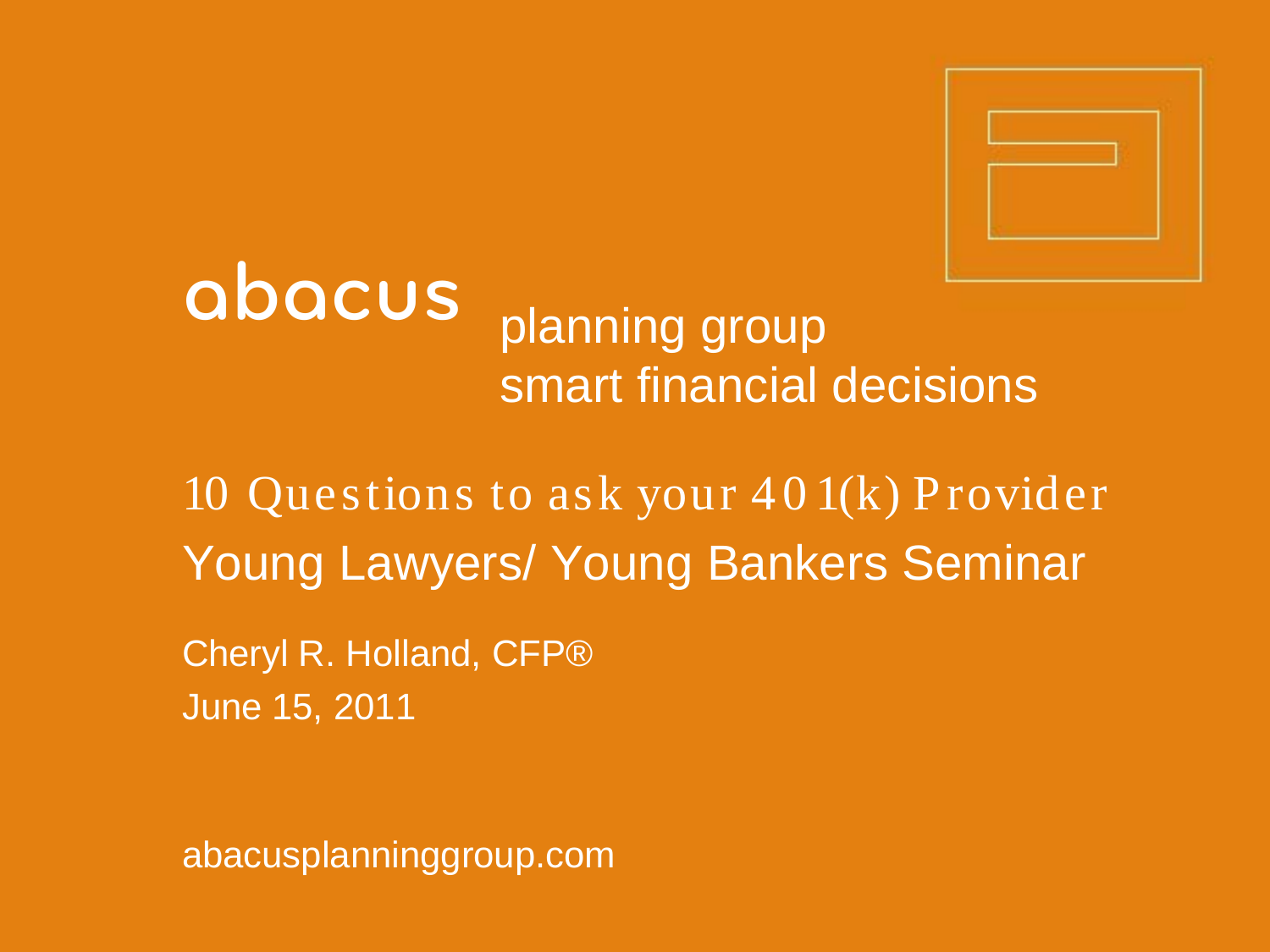

## The lower the costs, the more you keep

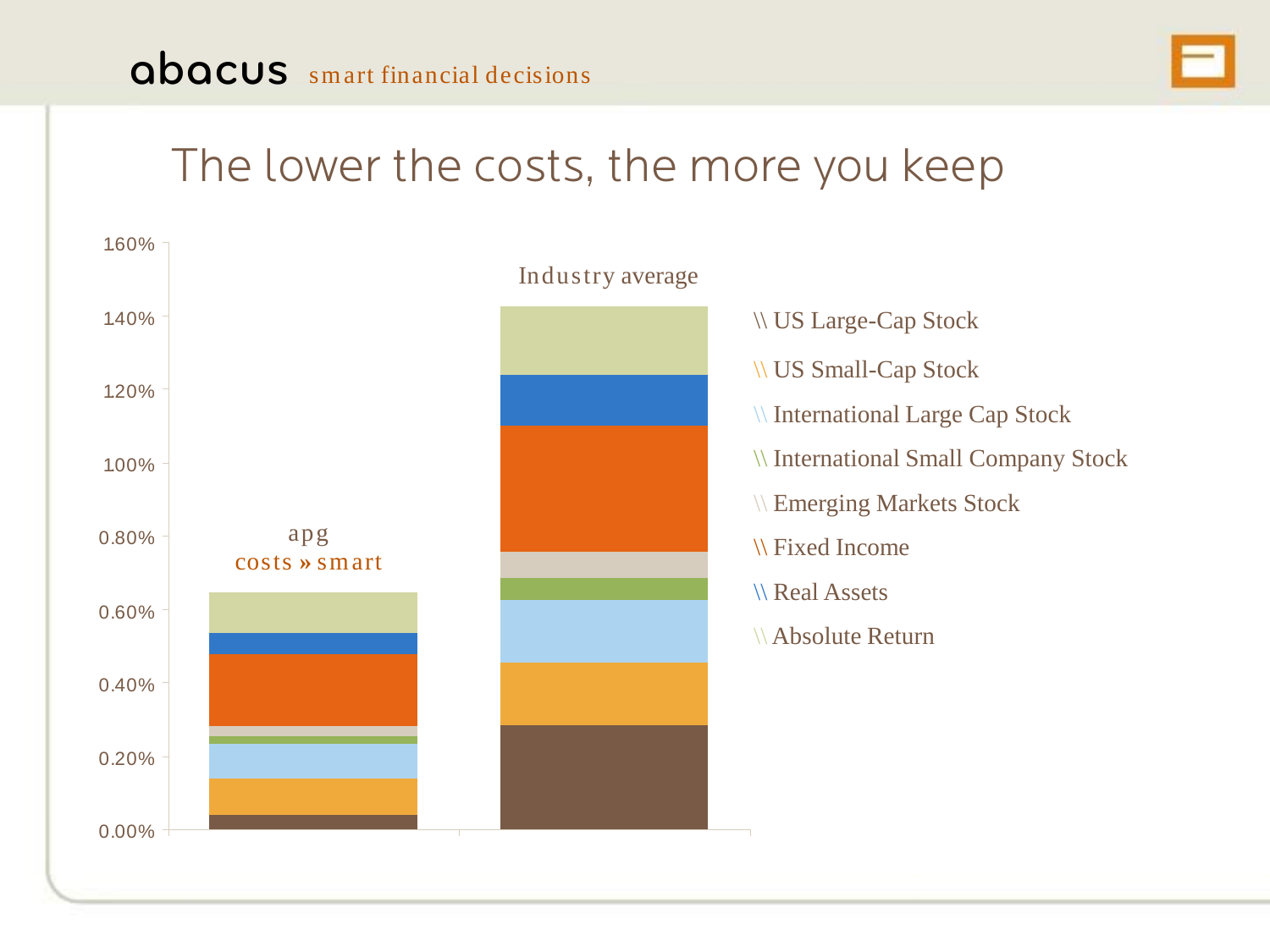#### Sample investment fees for a moderate growth portfolio

| Portfolio Weight                 | Investment                  | Ticker       | Annual Expense Ratio | Portfolio Expense |
|----------------------------------|-----------------------------|--------------|----------------------|-------------------|
| 16%                              | DFA US Large Company        | <b>DFLCX</b> | 0.15%                | .024%             |
| 4.5%                             | DFA US Small Company        | <b>DFSTX</b> | 0.38%                | .017%             |
| 4.5%                             | Royce Micro Cap             | <b>RYOTX</b> | 1.69%                | .076%             |
| 10%                              | DFA Intl Large Cap          | <b>DFALX</b> | 0.29%                | .029%             |
| 4%                               | DFA Intl Small Cap          | <b>DFISX</b> | 0.55%                | .022%             |
| 5%                               | <b>DFA Emerging Markets</b> | <b>DFEMX</b> | 0.60%                | .030%             |
| 25%                              | DFA Two Year Global         | <b>DFGFX</b> | 0.18%                | .045%             |
| 5%                               | PIMCO Diversified Income    | <b>PDVDX</b> | 1.15%                | .058%             |
| 5%                               | Vanguard High Yield Bond    | <b>VWHEX</b> | 0.32%                | .016%             |
| 6%                               | PIMCO Commodity             | <b>PCRDX</b> | 1.25%                | .075%             |
| 4%                               | <b>DFA US Real Estate</b>   | <b>DFREX</b> | 0.33%                | .013%             |
| 2%                               | Gateway Fund                | <b>GATEX</b> | 0.94%                | .019%             |
| 2%                               | Merger Fund                 | <b>MERFX</b> | 1.47%                | .029%             |
| 2%                               | Calamos Growth and Income   | <b>CVTRX</b> | 1.07%                | .019%             |
| 2%                               | Calamos Market Neutral      | <b>CVSIX</b> | 1.14%                | .021%             |
| 2%                               | Hussman Strategic Growth    | <b>HSGFX</b> | 1.15%                | .023%             |
| <b>Total Mutual Fund Expense</b> | .52%                        |              |                      |                   |
| Abacus Planning Group Fee        | .50%                        |              |                      |                   |
| <b>Total Fee</b>                 |                             |              |                      | 1.02%             |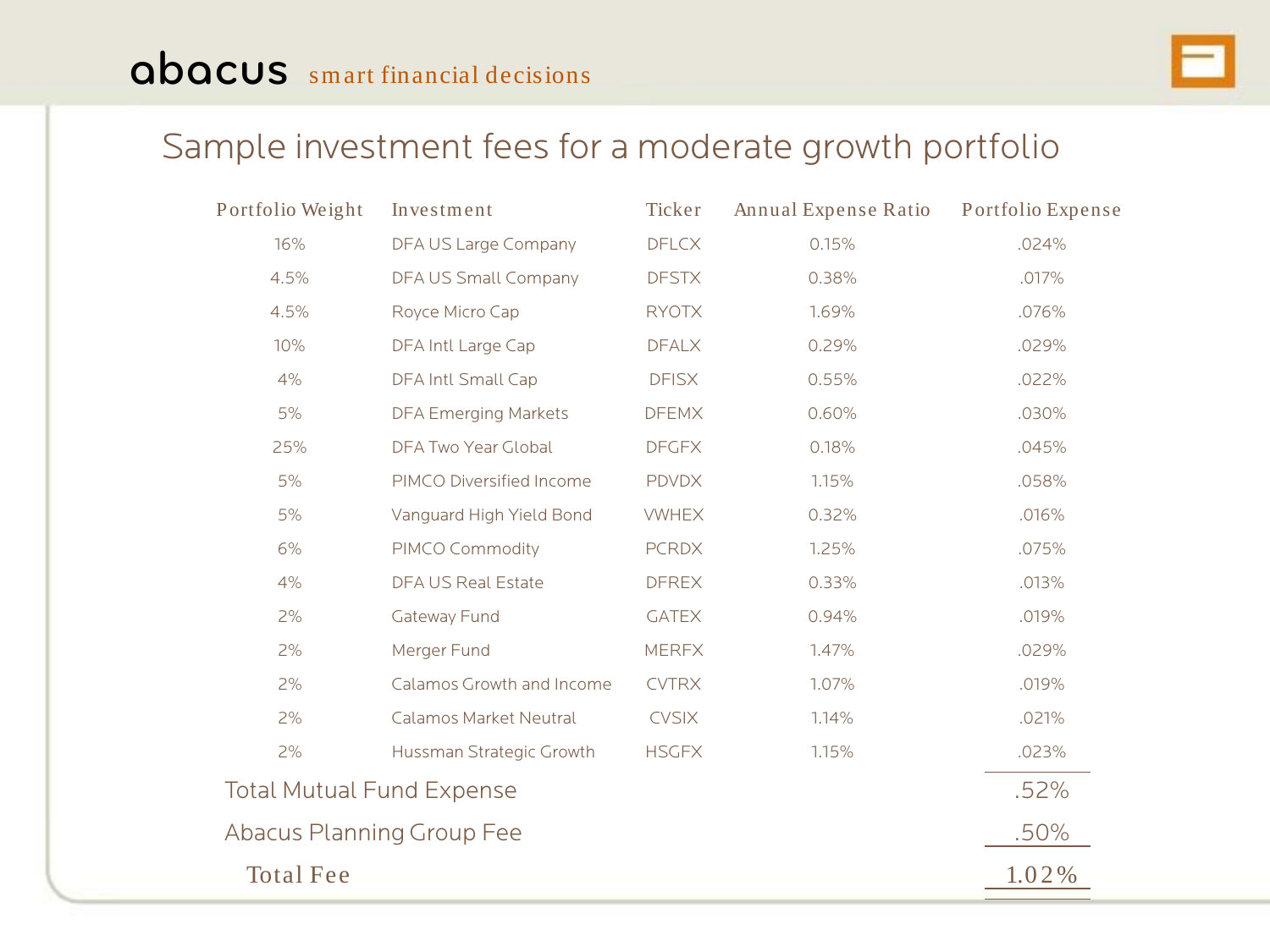

### Mutual funds share class

| Name                                       | Ticker       | Prospectus Net<br>Expense<br>Ratio | Annual Report Net<br><b>Expense Ratio</b> | Front<br>Load | Deferred<br>Load | Redemption<br>Fee        | $12b-1$<br>Current |
|--------------------------------------------|--------------|------------------------------------|-------------------------------------------|---------------|------------------|--------------------------|--------------------|
| 1 American Funds Growth Fund of Amer 529B  | <b>CGFBX</b> | 1.58                               | 1.53                                      | 0.00          | 5.00             | $\sim$                   | 1.00               |
| 2 American Funds Growth Fund of Amer 529C  | <b>CGFCX</b> | 1.58                               | 1.53                                      | 0.00          | 1.00             | $\sim$                   | 1.00               |
| 3 American Funds Growth Fund of Amer B     | <b>AGRBX</b> | 1.50                               | 1.45                                      | 0.00          | 5.00             | $\sim$                   | 1.00               |
| 4 American Funds Growth Fund of Amer C     | <b>GFACX</b> | 1.50                               | 1.47                                      | 0.00          | 1.00             | $\hspace{0.5cm}$         | 1.00               |
| 5 American Funds Growth Fund of Amer R2    | <b>RGABX</b> | 1.48                               | 1.41                                      | 0.00          | 0.00             | $\sim$                   | 0.75               |
| 6 American Funds Growth Fund of Amer R1    | <b>RGAAX</b> | 1.47                               | 1.44                                      | 0.00          | 0.00             | $\overline{\phantom{a}}$ | 1.00               |
| 7 American Funds Growth Fund of Amer 529E  | <b>CGFEX</b> | 1.07                               | 1.02                                      | 0.00          | 0.00             | $\sim$                   | 0.50               |
| 8 American Funds Growth Fund of Amer R3    | <b>RGACX</b> | 0.99                               | 0.97                                      | 0.00          | 0.00             | $\sim$                   | 0.50               |
| 9 American Funds Growth Fund of Amer 52 LW | CGFAX.LW     | 0.77                               | 0.73                                      | 5.75          | 0.00             | $\sim$                   | 0.19               |
| 10 American Funds Growth Fund of Amer 529A | <b>CGFAX</b> | 0.77                               | 0.73                                      | 5.75          | 0.00             | $\sim$                   | 0.19               |
| 11 American Funds Growth Fund of Amer A    | <b>AGTHX</b> | 0.76                               | 0.69                                      | 5.75          | 0.00             | $\sim$ $-$               | 0.25               |
| 12 American Funds Growth Fund of Amer A LW | AGTHX.LW     | 0.76                               | 0.69                                      | 5.75          | 0.00             | $\sim$                   | 0.25               |
| 13 American Funds Growth Fund of Amer R4   | <b>RGAEX</b> | 0.70                               | 0.68                                      | 0.00          | 0.00             | $\sim$                   | 0.25               |
| 14 American Funds Growth Fund of Amer F-1  | <b>GFAFX</b> | 0.69                               | 0.67                                      | 0.00          | 0.00             | $\overline{\phantom{a}}$ | 0.25               |
| 15 American Funds Growth Fund of Amer 529F | <b>CGFFX</b> | 0.57                               | 0.52                                      | 0.00          | 0.00             | $\sim$                   | 0.00               |
| 16 American Funds Growth Fund of Amer F-2  | <b>GFFFX</b> | 0.46                               | 0.44                                      | 0.00          | 0.00             | $\sim$                   | 0.00               |
| 17 American Funds Growth Fund of Amer R5   | <b>RGAFX</b> | 0.40                               | 0.39                                      | 0.00          | 0.00             | $\overline{\phantom{m}}$ | 0.00               |
| 18 American Funds Growth Fund of Amer R6   | <b>RGAGX</b> | 0.37                               | 0.34                                      | 0.00          | 0.00             | $\sim$                   | 0.00               |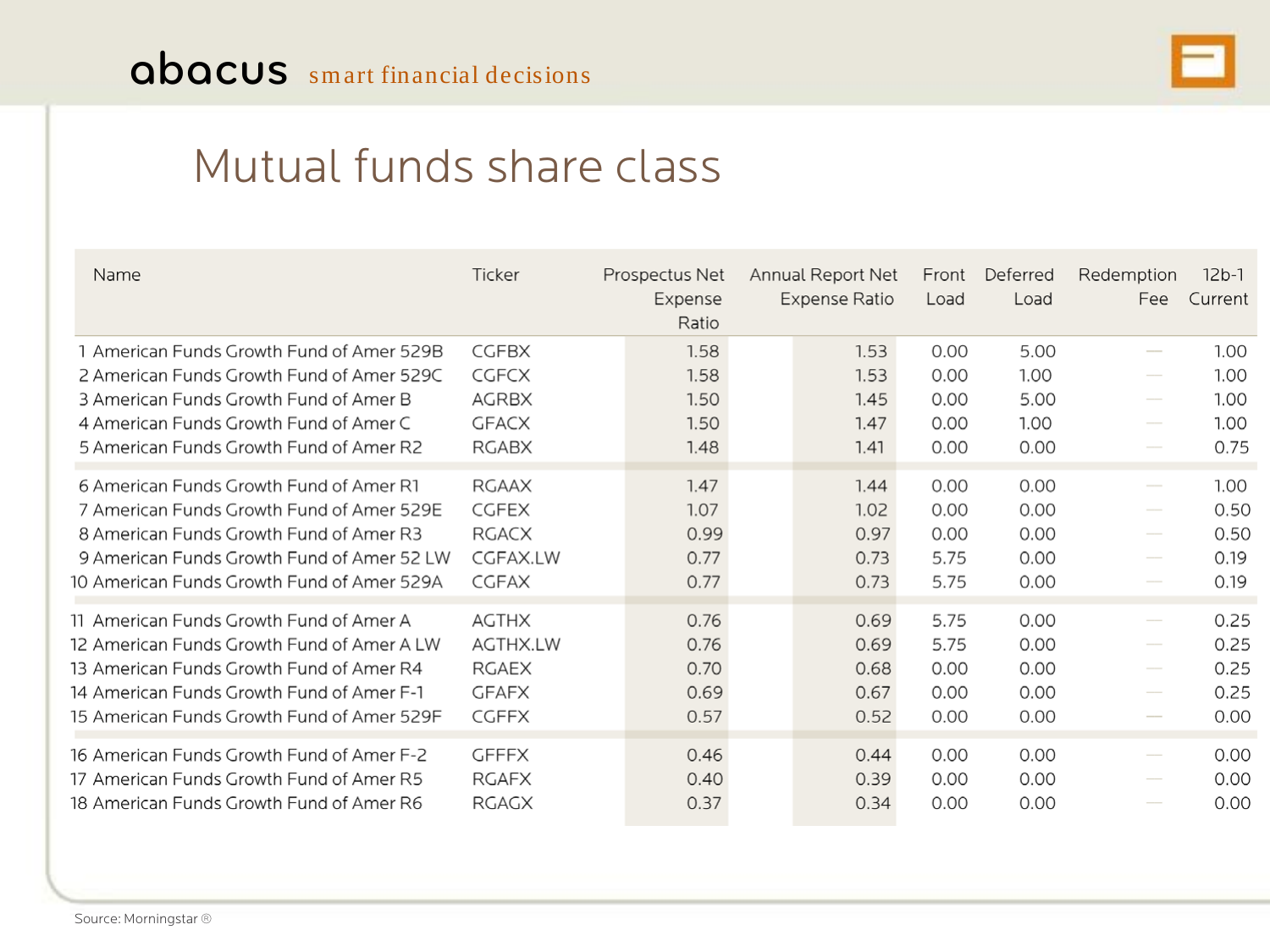

#### World stock market capitalization

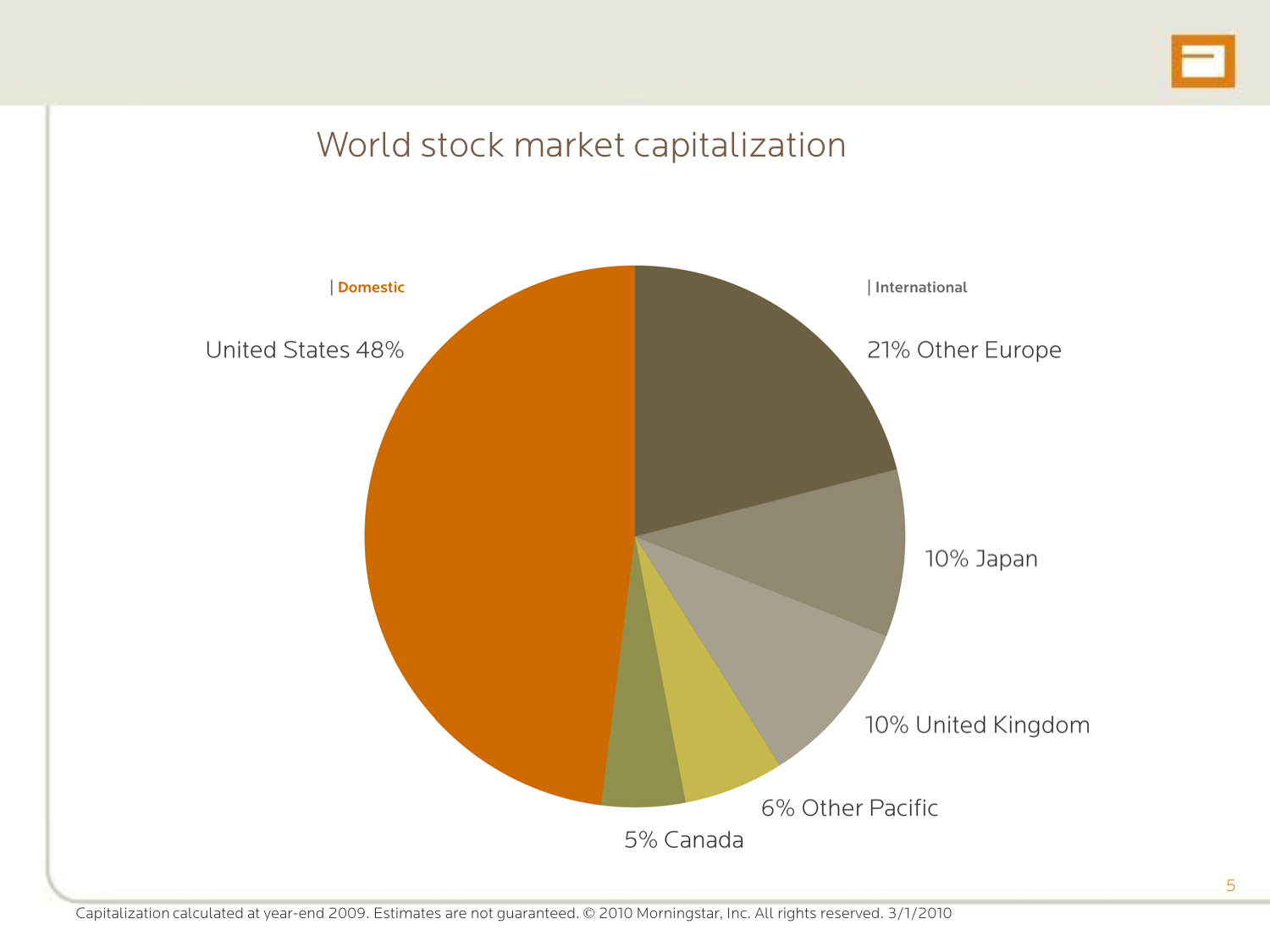

## Benefits of Diversification

|                        | 2001                                           | 2002                                                                              | 2003                                                                                                  | 2004                                                                     | <b>2005</b>                      | 2006                                    | 2007                            | 2008                             | 2009                           | 2010                                    |
|------------------------|------------------------------------------------|-----------------------------------------------------------------------------------|-------------------------------------------------------------------------------------------------------|--------------------------------------------------------------------------|----------------------------------|-----------------------------------------|---------------------------------|----------------------------------|--------------------------------|-----------------------------------------|
|                        | US SCS                                         | $\epsilon$                                                                        | INT SCS                                                                                               | INT SCS                                                                  | EM.                              | <b>USRE</b>                             | EM                              | B.                               | <b>EM</b>                      | US SCS                                  |
|                        | 22.77                                          | 23.87                                                                             | 62.14                                                                                                 | 31.27                                                                    | 34.54                            | 34.35                                   | 39.78                           | 5.24                             | 79.02                          | 31.29                                   |
| <b>Highest returns</b> | US RE                                          | $\blacksquare$                                                                    | US SCS                                                                                                | US RE                                                                    | INT SCS                          | <b>EM</b>                               | <b>INTLCS</b>                   | AR.                              | INT SCS                        | US RE                                   |
|                        | 15.5                                           | 10.27                                                                             | 60.72                                                                                                 | 30.41                                                                    | 26.65                            | 32.58                                   | 11.63                           | $-13.89$                         | 47.32                          | 27.59                                   |
|                        | $\blacksquare$<br>8.42                         | US RE<br>5.22                                                                     | EM.<br>56.28                                                                                          | <b>EM</b><br>25.95                                                       | c<br>17.55                       | <b>INT LCS</b><br>28.86                 | $\mathsf{C}$<br>11.08           | <b>ASSETALL</b><br>Ω<br>$-33.64$ | <b>ASSET ALL</b><br>O<br>32.77 | <b>INT SCS</b><br>22.39                 |
|                        | <b>ASSET ALL</b><br>Ο<br>$-0.3$                | AR.<br>$-4.83$                                                                    | <b>INT LCS</b><br>39.17                                                                               | <b>INTLCS</b><br>20.7                                                    | <b>INT LCS</b><br>14.02          | <b>INT SCS</b><br>19.67                 | <b>ASSETALL</b><br>8.08         | $-36.61$                         | <b>INTLCS</b><br>32.46         | EМ<br>19.20                             |
|                        | AR .<br>$-1.29$                                | БΜ<br>-6,00                                                                       | US RE<br>38.47                                                                                        | US SCS<br>18.39                                                          | <b>ASSETALL</b><br>10.9          | <b>ASSETALL</b><br>18.6                 | 6.96                            | US SCS<br>$-36.72$               | US SCS<br>28.06                | c.<br>16.83                             |
|                        | EM.<br>$-2.37$                                 | INT SCS<br>$-7.44$                                                                | <b>ASSET ALL</b><br>Ω<br>33.2                                                                         | <b>ASSET ALL</b><br>О<br>15.7                                            | US REI<br>8.29                   | US SCS<br>16.16                         | AR.<br>6.75                     | <b>USLCS</b><br>$-37.00$         | <b>USRE</b><br>27.45           | <b>ASSET ALL</b><br>15.70               |
|                        | <b>USLCS</b>                                   | <b>ASSET ALL</b>                                                                  | US LCS                                                                                                | US LCS                                                                   | US SCS                           | <b>USLCS</b>                            | <b>USLCS</b>                    | US RE                            | <b>USLCS</b>                   | <b>USLCS</b>                            |
|                        | $-11.88$                                       | $-8.7$                                                                            | 28.69                                                                                                 | 10.87                                                                    | 5.69                             | 15.8                                    | 5.49                            | $-37.34$                         | 26.46                          | 15.07                                   |
|                        | INT SCS                                        | US SCS                                                                            | c.                                                                                                    | c.                                                                       | US LCS                           | AR.                                     | INT SCS                         | <b>INT LCS</b>                   | $\mathsf{C}$                   | <b>INTLCS</b>                           |
|                        | $-12.11$                                       | $-13.27$                                                                          | 22.66                                                                                                 | 7.64                                                                     | 4.89                             | 10.22                                   | 1.79                            | $-43.06$                         | 18.72                          | 8.21                                    |
| Lowest returns         | <b>INTLCS</b>                                  | <b>INTLCS</b>                                                                     | AR.                                                                                                   | AR.                                                                      | AR.                              | B.                                      | US SCS                          | INT SCS                          | AR.                            | $\blacksquare$                          |
|                        | $-21.21$                                       | $-15.66$                                                                          | 16.57                                                                                                 | 6.38                                                                     | 4.46                             | 4.33                                    | $-5.22$                         | $-46.48$                         | 14.11                          | 6.54                                    |
|                        | c.                                             | US LCS                                                                            | B                                                                                                     | B.                                                                       | B                                | c                                       | US RE                           | <b>EM</b>                        | $\blacksquare$                 | AR.                                     |
|                        | $-22.32$                                       | $-22.1$                                                                           | 4.11                                                                                                  | 4.34                                                                     | 2.43                             | $-2.71$                                 | $-77.83$                        | $-53.18$                         | 5.93                           | 4.30                                    |
|                        | US LCS<br>US<br>Large Company<br><b>Stocks</b> | US SCS<br><b>Contract Contract</b><br>US<br><b>Small Company</b><br><b>Stocks</b> | <b>INTLCS</b><br><b>Contract Contract Contract</b><br>International<br>Large Company<br><b>Stocks</b> | <b>INT SCS</b><br>International<br><b>Small Company</b><br><b>Stocks</b> | EM<br>Emerging<br><b>Markets</b> | <b>USRE</b><br>US<br><b>Real Estate</b> | AR<br><b>Absolute</b><br>Return | в<br>Bonds                       | c<br>Commodities               | <b>ASSET ALL</b><br>Asset<br>Allocation |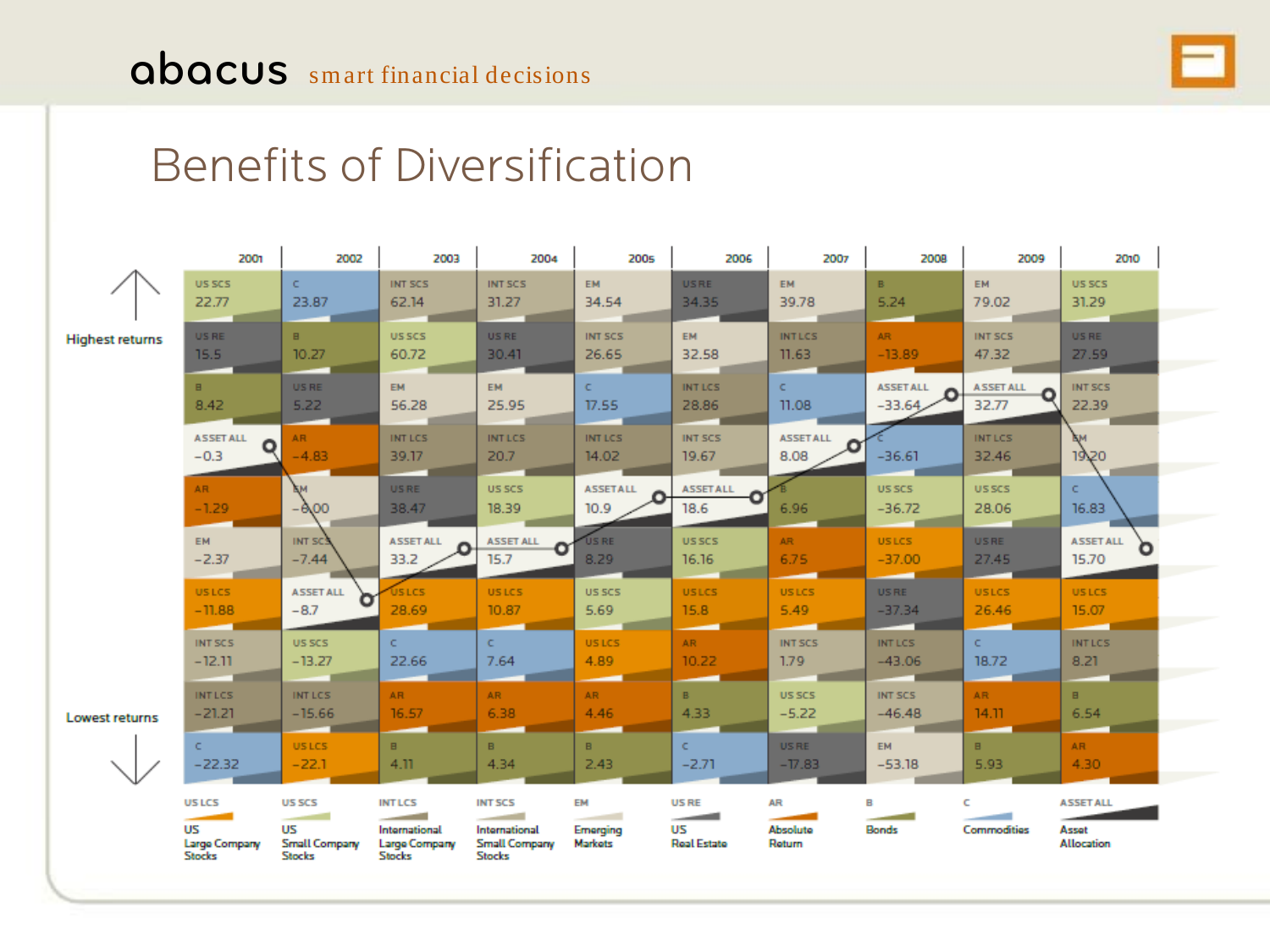### abacus smart financial decisions



## Rebalancing portfolio investments

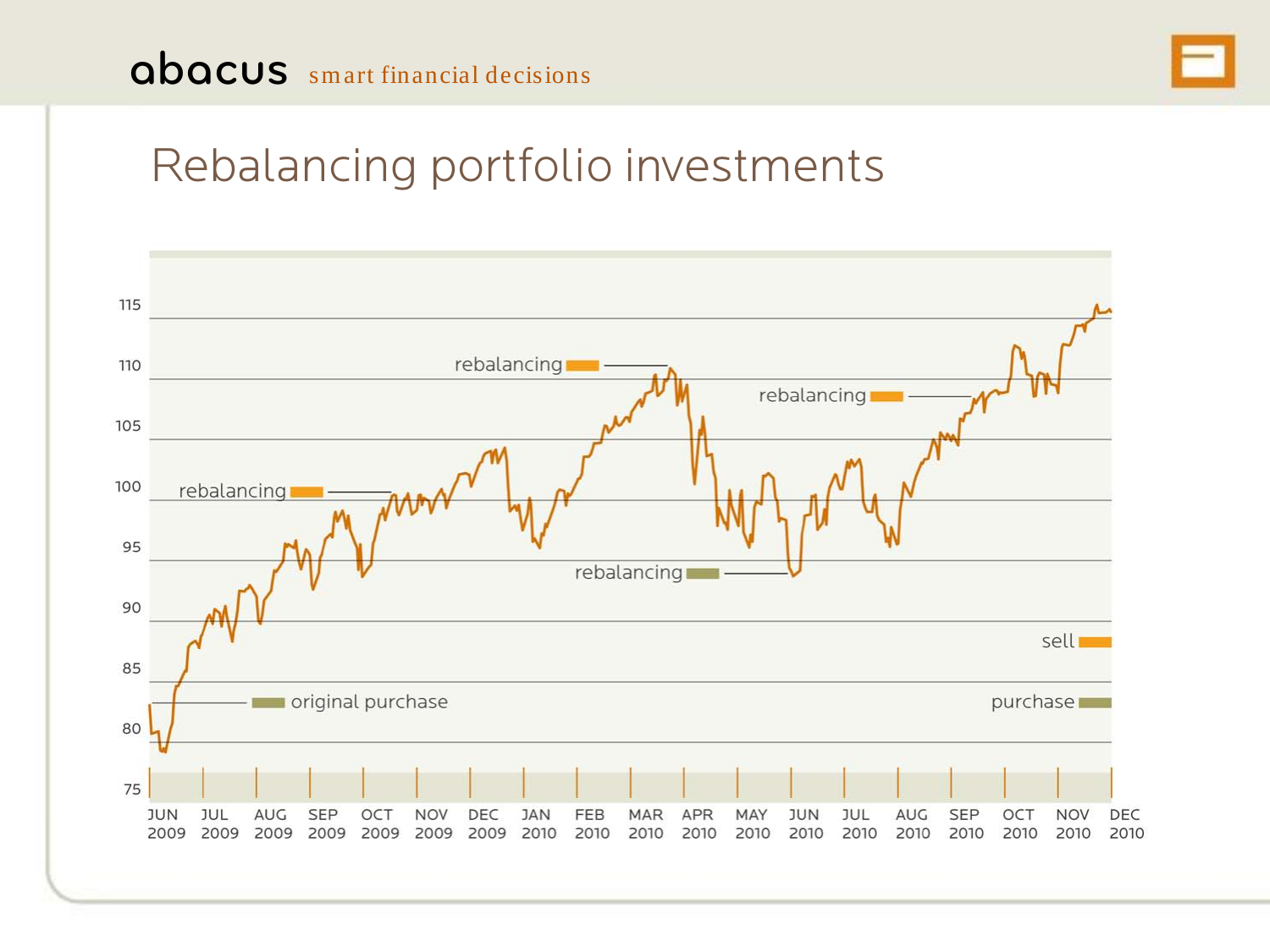### abacus smart financial decisions



# Benefit of looking often and rebalancing as needed

Excess return associated with various rebalancing ranges and time periods Over a ten year period from January 1, 1992 to December 31, 2004.

#### Look intervals in market days

| <b>Rebalance Bands</b> | 250  | 125  | 60   | 20   | 10   | 5    |
|------------------------|------|------|------|------|------|------|
| 5%                     | 0.27 | 0.22 | 0.19 | 0.20 | 0.21 | 0.20 |
| $10\%$                 | 0.30 | 0.25 | 0.27 | 0.24 | 0.27 | 0.26 |
| 15%                    | 0.29 | 0.33 | 0.33 | 0.35 | 0.35 | 0.32 |
| 20%                    | 0.31 | 0.36 | 0.38 | 0.40 | 0.45 | 0.43 |
| 25%                    | 0.17 | 0.30 | 0.27 | 0.32 | 0.37 | 0.44 |

Source: "Opportunistic Rebalancing: A New Paradigm for Wealth Managers" Gobond Daranani Journal of Financial Planning January 2008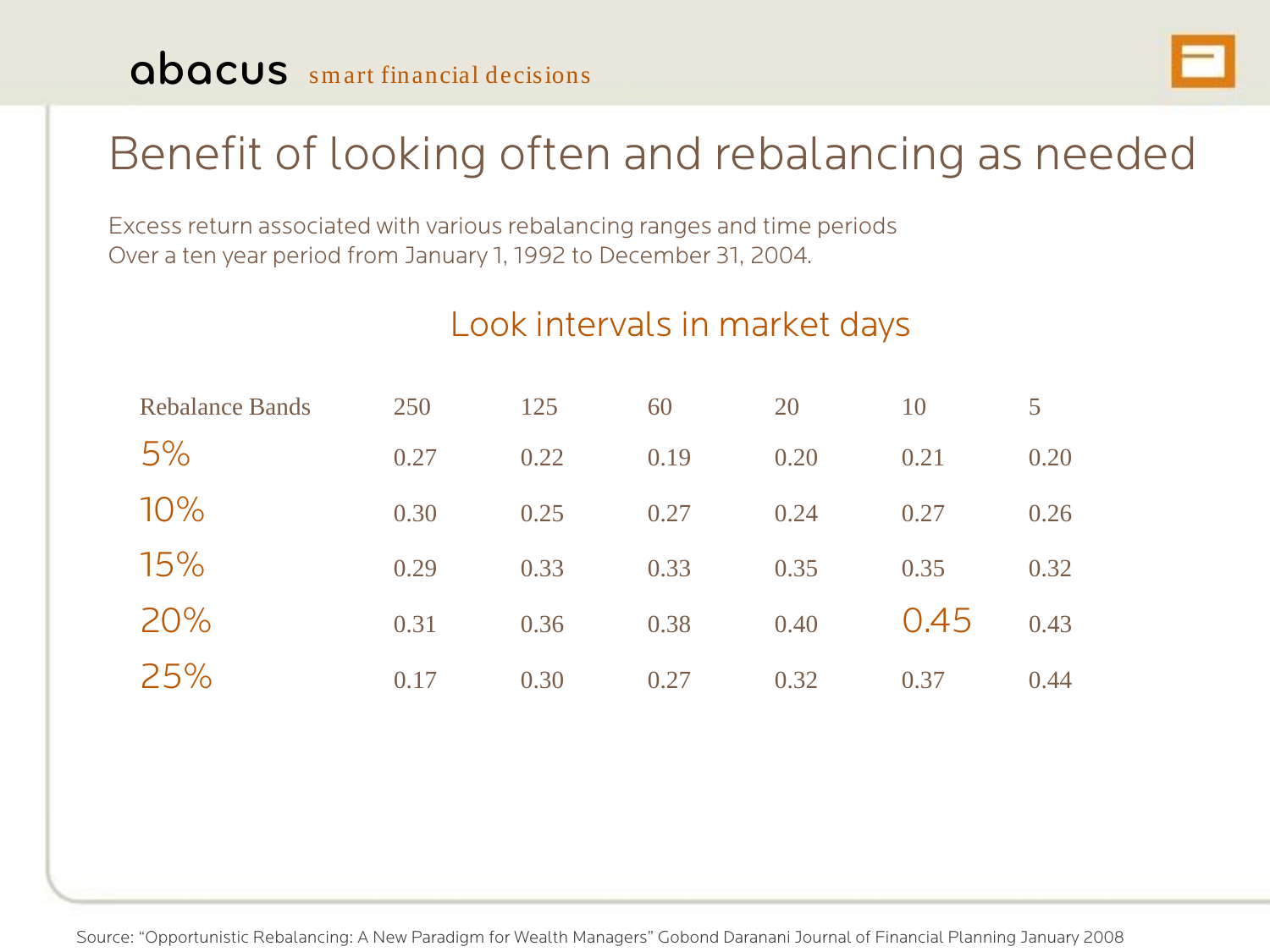## Money changes everything

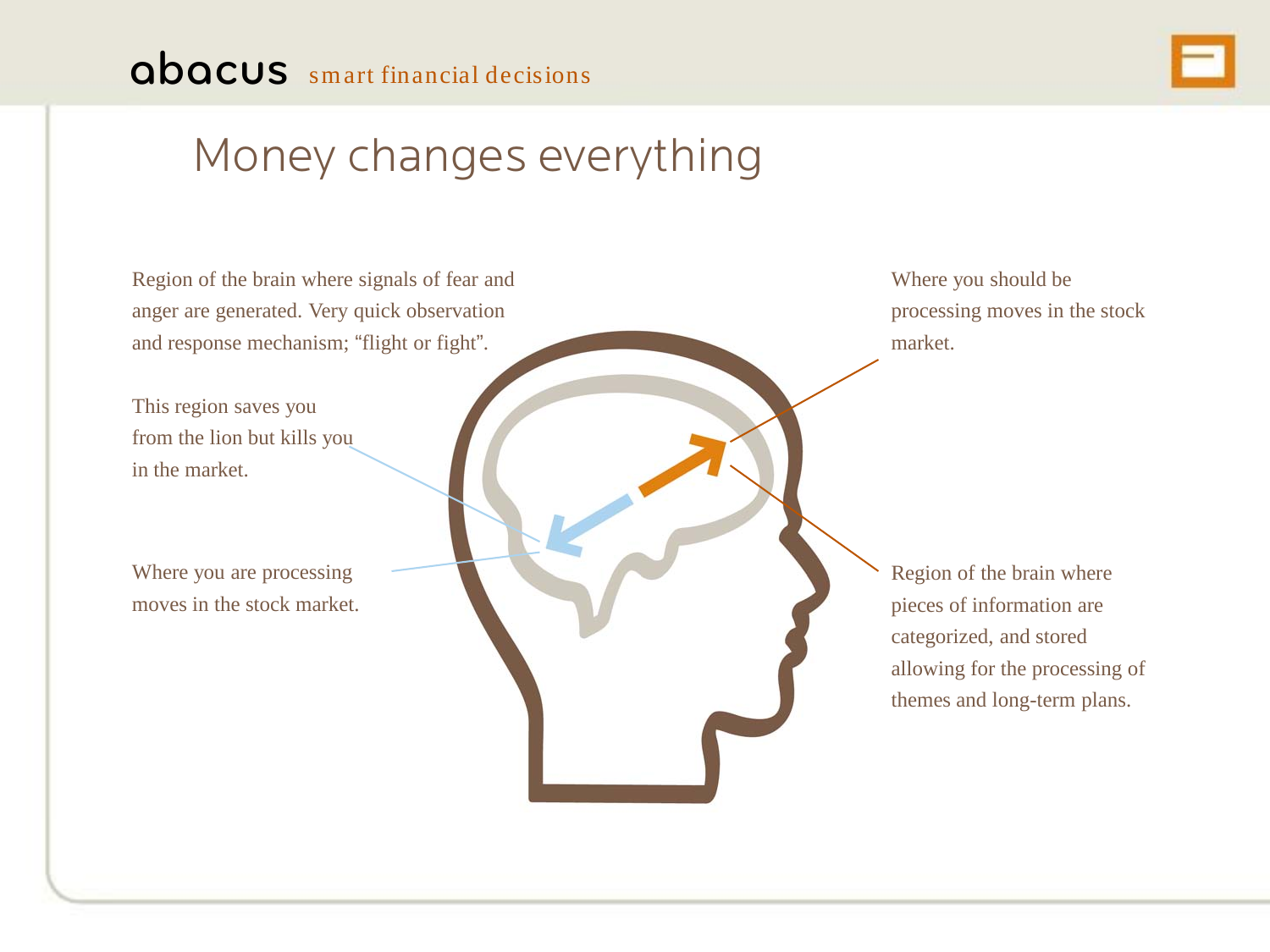### abacus smart financial decisions



## Annualized returns by asset class

20-year annualized returns by asset class | 1991-2010